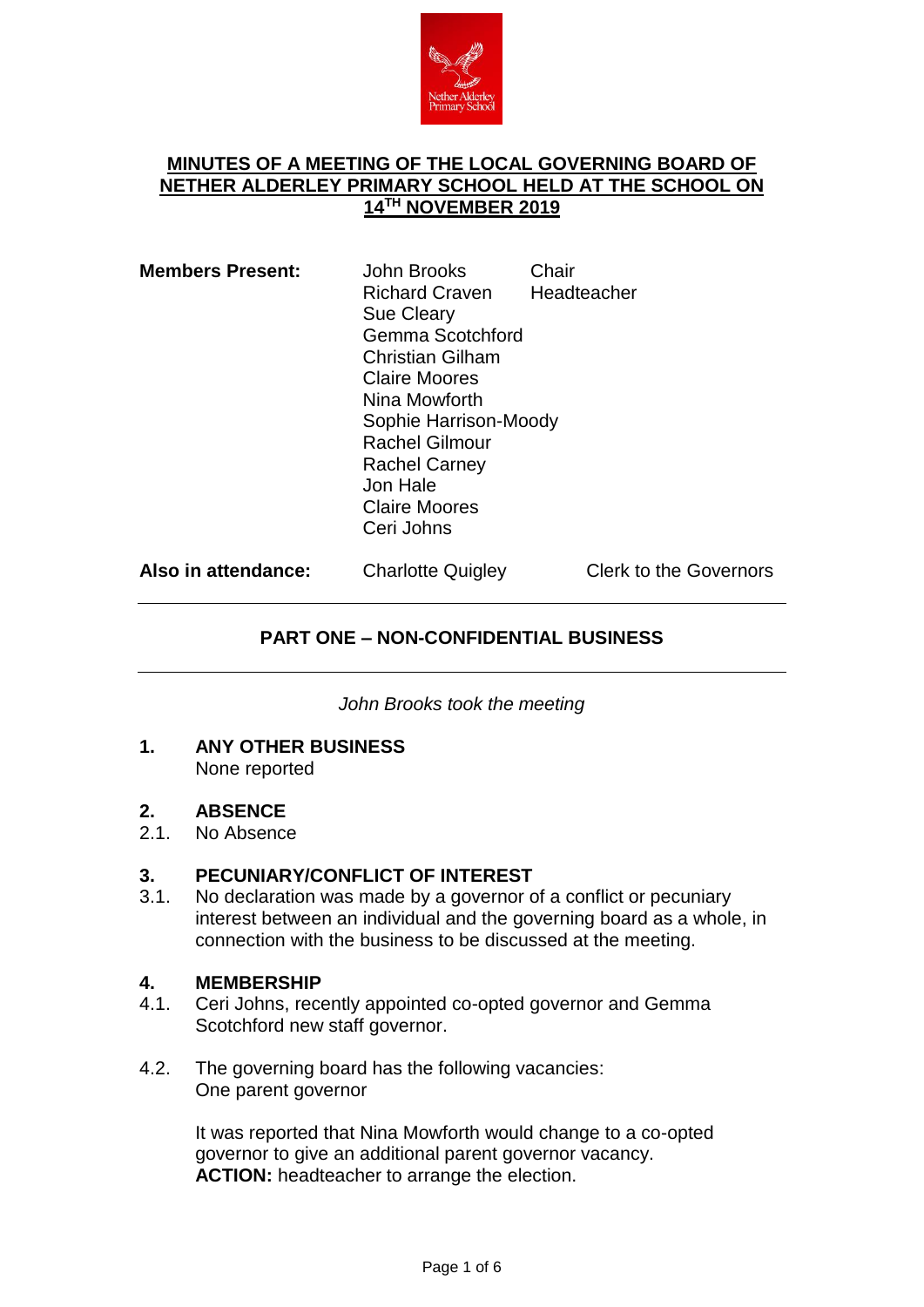

It was noted that vacancies due to end in the current academic year have been asked if they would continue their term. Special projects committee convened with a view to engaging with the agenda on the school's growing roll and its future.

# **5. PART ONE MINUTES**

- 5.1. The part one minutes of the meeting held on  $27<sup>th</sup>$  June 2019 were confirmed as a correct record and signed by the Chair.
- 5.2. There were no matters arising from the minutes.

# **6. CHAIR'S ACTION**

It was noted that there have not been any decisions taken on behalf of the governing board since the last full governing board meeting.

# **7. LEADERSHIP AND MANAGEMENT**

7.1. The CEO's report had not been produced at the time of the meeting. Governors' Conference feedback was circulated, it was noted whether there should be a separate meeting for primary and secondary schools. The meeting was found helpful by the governors and received positive feedback.

It was noted that there are new CPD opportunities for governors coming up, dates to be released in the next 2 weeks, there is a governor already booked on the ofsted course.

7.2. The termly leadership report from the headteacher contained the following

# **Pupil numbers**

- o Number on roll
- o Leavers destinations
- o Starters origins
- **Attendance**
	- o Attendance (current and trend)
	- o Persistent absence
	- o Staff Absence
- **Exclusions**
	- o None
- **School Improvement Priorities**
	- o None
- **Pupil Outcomes – trend and current year** o EYFS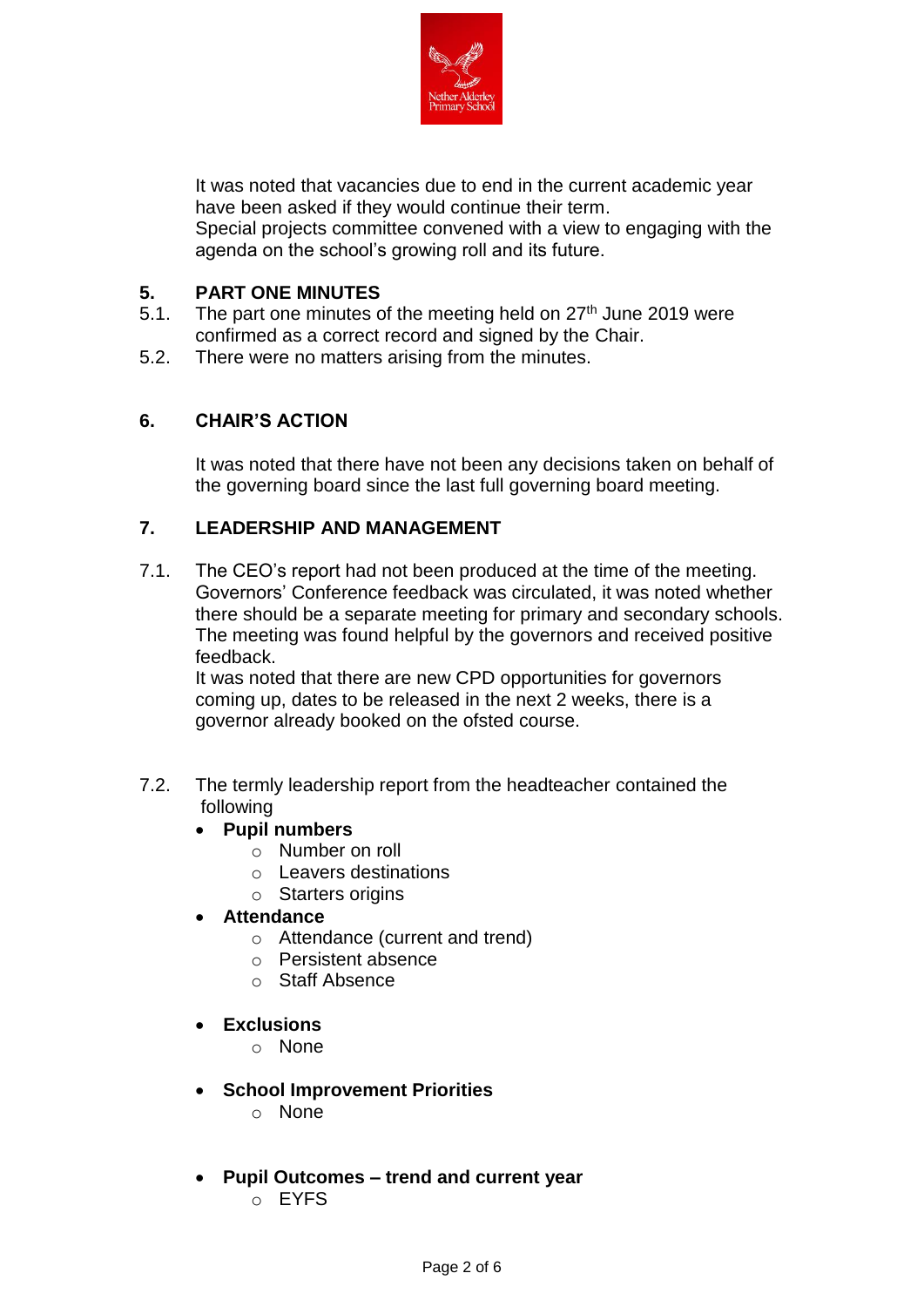

- o Phonics
- o End of KS1
- o End of KS2

## 7.3. **HEADTEACHER'S REPORT**

The following issues arising from the headteacher's report were discussed:

- o Attendance was below target last year of 96.6%, currently running ahead in the current year.
- o Persistent absence currently at 6%.
- o Staff Absence data may not be fully accurate as for part of the previous year it was not always recorded.

**Question:** How does staff absence compare with the previous year? **Response:** Admin was the greatest absence last year - much improved now.

The headteacher commented on the data outcomes for each pupil group.

EYFS: A higher Good Level of Development was achieved; improvements in Writing need to be sustained.

End of KS1: Attainment improved again, main focus is for more pupils to achieve greater depth in Writing

End of KS2: Challenge is for more pupils to achieve greater depth in Writing.

The headteacher commented on achievement and progress in Writing at the end of KS2, indicating that all pupils made the expected level of progress.

## 7.4. **REPORTS FROM COMMITTEES**

Minutes have been previously circulated.

Curriculum committee: Question: What are the knowledge Organisers Answer: The topics studies are narrowed down to specific key knowledge.

Staffing committee: Current staffing plan was looked at. Question: Do we still have an advert for a mid-day assistant? Answer: Waiting until we have discussed the finance to see if we are able to afford

Finance and premises committee:

It was noted that the financial position is not as good as previously thought. It was stated that the overspend from the previous year was significantly higher than had been envisaged. Finance meetings with The Fallibroome Trust used to be held regularly but these had not been happening for some time. There was concern raised that there was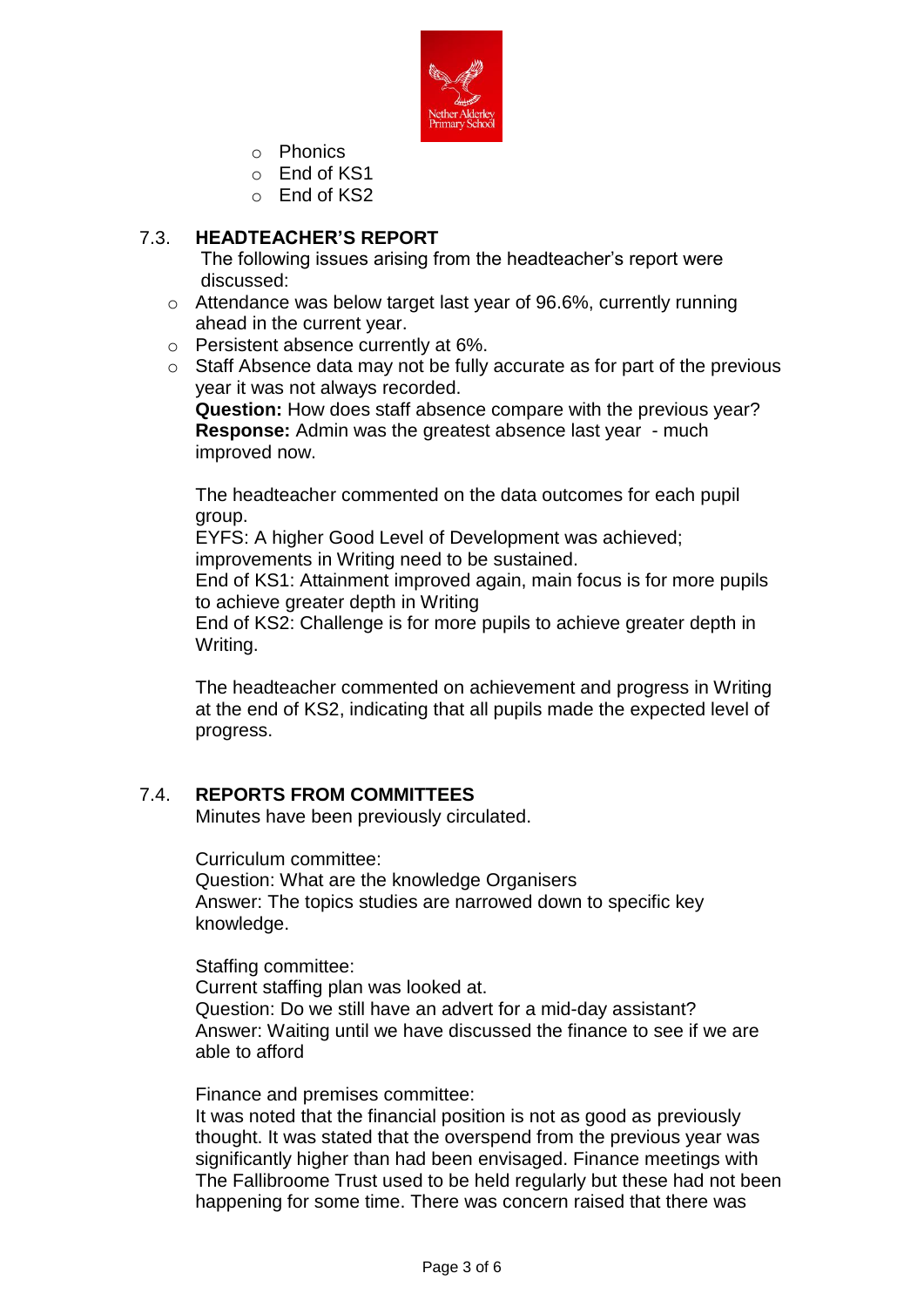

something incorrect with how the financial information is being put together.

It was agreed that more work needs to be done to generate other sources of income from PTA and The Friends of Nether Alderley. A draft proposed letter was circulated that had been produced to ask parents for a one-off payment to help get out of the hole. It was agreed that this will be put on hold as some parents may feel upset by being asked for funds and may be a little premature and heavy handed until all the information was known.

**Question:** Is the audit something that happens every year? **Answer:** Yes the accounts are audited every year

It was suggested that voluntary contributions could be made by parents via ParentPay this could also be done to link it to a specific item ie, iPads.

## 7.5. **PARENT SURVEY**

Feedback from the parent survey was circulated. **Question:** Is there anything we can do about the 0845 number **Answer:** A reminder will be put on the newsletter

## 7.6. **POLICY OVERVIEW**

Updated policies were circulated. Additional policies should be coming from the Trust.

- o Critical Incidents Plan
- o Health and Safety Policy

## 7.7 **RISK ASSESSMENT FOR RESIDENTIAL**

It was confirmed which trips had been booked and a pre-visit was to be booked in.

## 7.8. **HEALTH & SAFETY**

It was discussed that the service is bought in from Cheshire East council. The main area of concern is the school fence, to be discussed with the MAT.

**Question:** What type of fence?

**Answer:** Chain link fence.

**Question:** What is wrong with the existing fence, could a contractor repair

**Answer:** Poor state of repair, needs replacing. Planning issue possibly for putting up a fence that is not like for like but changing the exterior of the site only temporary.

No other major items on Health and Safety.